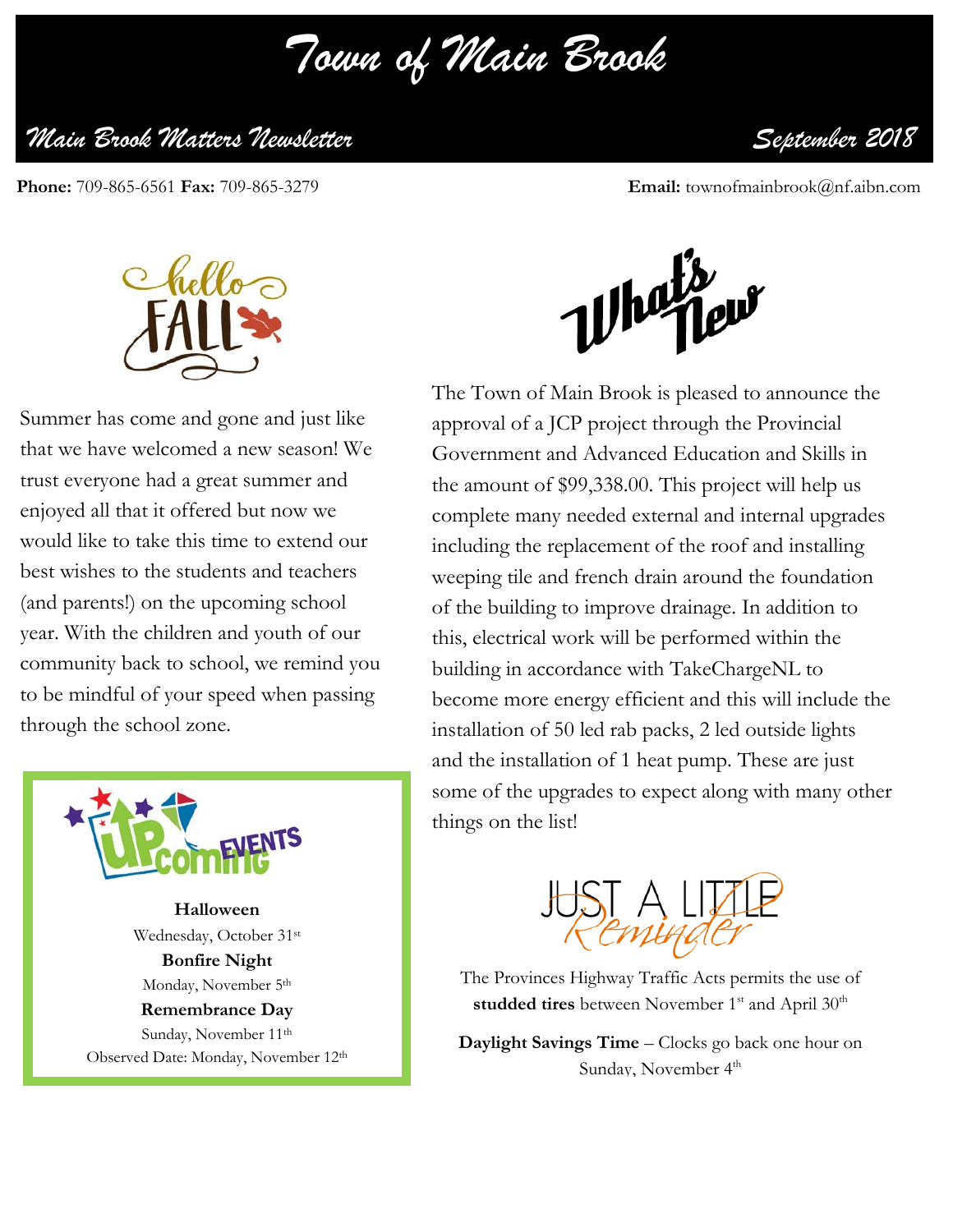## International Grenfell Association

## **What is GIS?**



On June 15<sup>th</sup>, 2018 The Town of Main Brook received a \$25,000.00 grant from the IGA for the Main Brook Volunteer Fire Department in order to purchase four **(4) Ska-pack Supplied Air Respirators.** With this grant, we were able to provide our

local fire department with the equipment they needed and will allow its members to successfully enter and handle smoke filled areas. This also meets the needs of our community of being able to provide quality service and equipment during an emergency.

**Approved Gas Tax Funding for Reservoir/Water Storage Shed Upgrades: \$25,053.12**

**Work completed:**

- New steel door and door box
- 400 sq. ft of metal siding
- 200sq. ft of concrete
- New paint on walls and in entrance of building
- New 100A service change
- Resistant heater with thermostat
- Weather tight lights
- Weather tight plug-in's
- Outside plug-in's
- Outside light fixture
- New control wiring for water level controls

GIS is a geographic information system and is a framework for gathering, managing, and analyzing data. It can integrate many types of data. It analyzes spatial location and organizes layers of information into visualization using maps and 3D scenes.



The Town of Main Brook sits as an active member of the Joint Council for the Northern Peninsula East and has recently partnered with the Town of Englee, Town of Roddickton Bide-Arm, and the Town of Conche to apply to the Federation of Canadian Municipalities to

perform *GIS-Integrated Asset Management* **Planning.** The purpose of this project is to develop and implement an Asset Management Plan for our municipalities. This will involve strategies and systems related to asset management including capturing all major assets and long-term infrastructure plans and the state of infrastructure reports through GIS, desktop, and web GIS applications, web mapping, and hard copy maps of infrastructure. This will also include an inventory of our water network, the remaining life of our water network, and the replacement costs. This will have a beneficial impact on our community as it is an investment towards our long-term municipal planning therefore creating and developing a stronger sustainable community for future generations.

**The total cost for this project for the Main Brook Portion will cost \$19,000.00 with 80% being funded by the Federation of Canadian Municipalities leaving the town responsible for \$3800.00. If approved, the Town will use Gas Tax funds to cover the \$3800.00 essentially leaving the town responsible for \$380.00 for the completion of GIS integrated Asset Management Planning.**

"Alone we can do so little; together we can do so much!" - Helen Keller